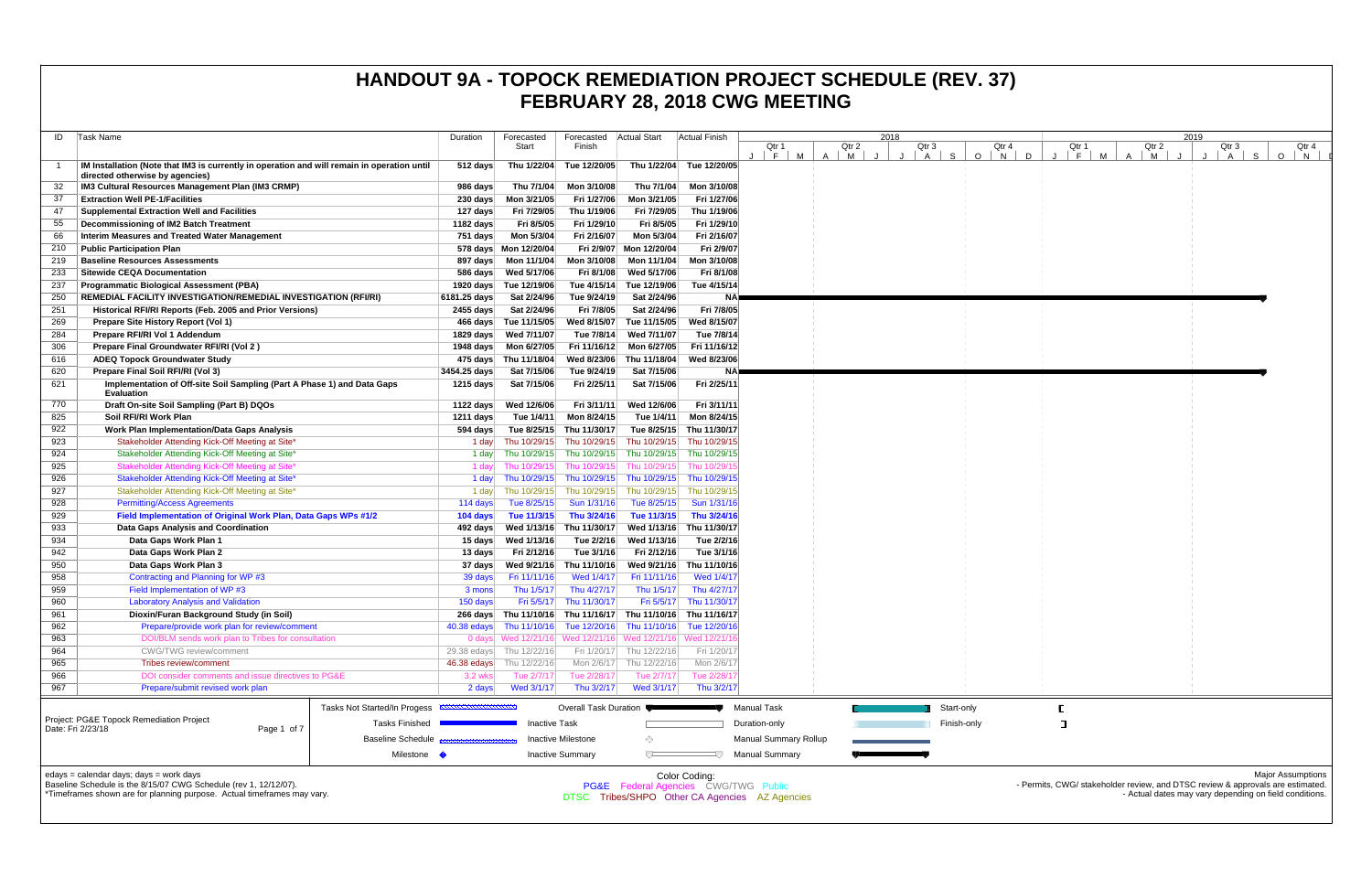| ID   | Task Name                                                                                                                                                                              |                              | Duration    | Forecasted           | Forecasted              | <b>Actual Start</b>                  | <b>Actual Finish</b> |                                                |                 | 2018                    |                          |
|------|----------------------------------------------------------------------------------------------------------------------------------------------------------------------------------------|------------------------------|-------------|----------------------|-------------------------|--------------------------------------|----------------------|------------------------------------------------|-----------------|-------------------------|--------------------------|
|      |                                                                                                                                                                                        |                              |             | Start                | Finish                  |                                      |                      | Qtr 1<br>M<br>F                                | Qtr 2<br>A<br>M | Qtr 3<br>$\overline{A}$ | Qtr<br>S<br>$\circ$<br>N |
| 968  | DOI review/approve the revised work plan                                                                                                                                               |                              | 2 days      | Fri 3/3/17           | Mon 3/6/17              | Fri 3/3/17                           | Mon 3/6/1            |                                                |                 |                         |                          |
| 969  | Field Implementation of Dioxin/Furan Background Study                                                                                                                                  |                              | 1 day       | Fri 3/17/17          | Sat 3/18/17             | Fri 3/17/17                          | Sat 3/18/17          |                                                |                 |                         |                          |
| 970  | <b>Lab Analysis and Validation</b>                                                                                                                                                     |                              | 80 days     | Mon 3/20/17          | Fri 7/7/17              | Mon 3/20/17                          | Fri 7/7/17           |                                                |                 |                         |                          |
| 971  | Prepare/provide Technical Memorandum                                                                                                                                                   |                              | 8 days      | Mon 4/17/17          | Thu 7/20/17             | Mon 4/17/17                          | Thu 7/20/17          |                                                |                 |                         |                          |
| 972  | CWG/TWG review/comment                                                                                                                                                                 |                              | 32.38 edays | Thu 7/20/17          | Mon 8/21/17             | Thu 7/20/17                          | Mon 8/21/17          |                                                |                 |                         |                          |
| 973  | <b>Tribes review/comment</b>                                                                                                                                                           |                              | 32.38 edays | Thu 7/20/17          | Mon 8/21/17             | Thu 7/20/17                          | Mon 8/21/17          |                                                |                 |                         |                          |
| 974  | <b>DTSC</b> review/comment                                                                                                                                                             |                              | 29.38 edays | Thu 7/20/17          | Fri 8/18/17             | Thu 7/20/17                          | Fri 8/18/17          |                                                |                 |                         |                          |
| 975  | DOI review, consider comments, and approve or issue directives to PG&E                                                                                                                 |                              | 64.38 edays | Thu 7/20/17          | Fri 9/22/17             | Thu 7/20/17                          | Fri 9/22/17          |                                                |                 |                         |                          |
| 976  | Prepare/provide revised Technical Memorandum                                                                                                                                           |                              | 21.38 edays | Fri 9/22/17          | Fri 10/13/17            | Fri 9/22/17                          | Fri 10/13/17         |                                                |                 |                         |                          |
| 977  | <b>DOI approve Technical Memorandum</b>                                                                                                                                                |                              | 1 day       | Thu 11/16/17         | Thu 11/16/17            | Thu 11/16/17                         | Thu 11/16/1          |                                                |                 |                         |                          |
| 978  | Reporting                                                                                                                                                                              |                              | 591.25 days | Tue 6/20/17          | Tue 9/24/19             | Tue 6/20/17                          | <b>NA</b>            |                                                |                 |                         |                          |
| 979  | <b>Soil Risk Assessment</b>                                                                                                                                                            |                              | 454.5 days  | Tue 6/20/17          | Fri 3/15/19             | Tue 6/20/17                          | <b>NA</b>            |                                                |                 |                         |                          |
| 980  | Agency Direction to Move Forward with Soil Risk Assessment                                                                                                                             |                              | 1 day       | Tue 6/20/17          | Tue 6/20/17             | Tue 6/20/17                          | Tue 6/20/17          |                                                |                 |                         |                          |
| 981  | <b>Data Summary for EPCs Calculation</b>                                                                                                                                               |                              | 5.4 wks     | Wed 6/21/17          | Fri 7/28/17             | Wed 6/21/17                          | Fri 7/28/17          |                                                |                 |                         |                          |
| 982  | Prepare/Submit Draft Soil Risk Assessment Report                                                                                                                                       |                              | 54 wks      | Mon 7/31/17          | Fri 8/10/18             | Mon 7/31/17                          | <b>NA</b>            |                                                |                 |                         |                          |
| 983  | <b>Calculate Exposure Point Concentrations (EPCs)</b>                                                                                                                                  |                              | 4.05 mons   | Mon 7/31/17          | Fri 11/24/17            | Mon 7/31/17                          | Fri 11/24/17         |                                                |                 |                         |                          |
| 984  | <b>Meeting to discuss EPCs</b>                                                                                                                                                         |                              | 1 day       | Wed 8/16/17          | Wed 8/16/17             | Wed 8/16/17                          | Wed 8/16/17          |                                                |                 |                         |                          |
| 985  | DTSC send Soil Risk Evaluation to CWG/TWG                                                                                                                                              |                              | 3 days      | Mon 8/13/18          | Wed 8/15/18             | <b>NA</b>                            | <b>NA</b>            |                                                |                 |                         |                          |
| 986  | <b>DTSC</b> review/comment                                                                                                                                                             |                              | 46 edays    | Thu 8/16/18          | Mon 10/1/18             | <b>NA</b>                            | <b>NA</b>            |                                                |                 |                         |                          |
| 987  | <b>DOI</b> review/comment                                                                                                                                                              |                              | 46 edays    | Thu 8/16/18          | Mon 10/1/18             | <b>NA</b>                            | <b>NA</b>            |                                                |                 |                         |                          |
| 988  | <b>CWG/TWG</b> review/comment                                                                                                                                                          |                              | 32 edays    | Thu 8/16/18          | Mon 9/17/18             | <b>NA</b>                            | <b>NA</b>            |                                                |                 | <b>Secondo-</b>         |                          |
| 989  | Tribes review/comment                                                                                                                                                                  |                              | 32 edays    | Thu 8/16/18          | Mon 9/17/18             | <b>NA</b>                            | <b>NA</b>            |                                                |                 | <u>mmmn</u>             |                          |
| 990  | Review/compile Comment Table (duration will be verified after receipt of<br>comments and directives)                                                                                   |                              | 2 wks       | Tue 10/2/18          | Mon 10/15/18            | <b>NA</b>                            | <b>NA</b>            |                                                |                 |                         |                          |
| 991  | DTSC/DOI/PG&E hold comment clarification meeting (date is tentative)                                                                                                                   |                              | 0 days      | Thu 10/4/18          | Thu 10/4/18             | <b>NA</b>                            | <b>NA</b>            |                                                |                 |                         | 10/4                     |
| 992  | Prepare/send RTC Table (duration will be verified after receipt of comments)                                                                                                           |                              | 4 wks       | Tue 10/16/18         | Mon 11/12/18            | <b>NA</b>                            | <b>NA</b>            |                                                |                 |                         |                          |
| 993  | <b>RTC Meeting</b>                                                                                                                                                                     |                              |             | 10 days Mon 11/19/18 | Mon 12/3/18             | <b>NA</b>                            | <b>NA</b>            |                                                |                 |                         |                          |
| 994  | Send agenda (2 wks prior to meeting)                                                                                                                                                   |                              |             | 0 days Mon 11/19/18  | Mon 11/19/18            | <b>NA</b>                            | <b>NA</b>            |                                                |                 |                         | 11/19                    |
| 995  | <b>Hold Meeting</b>                                                                                                                                                                    |                              | 0 days      | Mon 12/3/18          | Mon 12/3/18             | <b>NA</b>                            | <b>NA</b>            |                                                |                 |                         | 12/3                     |
| 996  | Finalize/Submit Final Soil Risk Assessment Report with RTC Table (duration is<br>estimated, to be verified after completion of RTCs)                                                   |                              | 2.5 mons    | Tue 12/4/18          | Wed 2/13/19             | <b>NA</b>                            | <b>NA</b>            |                                                |                 |                         |                          |
| 997  | DTSC review/approve                                                                                                                                                                    |                              | 1 mon       | Thu 2/14/19          | Fri 3/15/19             | <b>NA</b>                            | <b>NA</b>            |                                                |                 |                         |                          |
| 998  | <b>DOI</b> review/approve                                                                                                                                                              |                              | 1 mon       | Thu 2/14/19          | Fri 3/15/19             | <b>NA</b>                            | <b>NA</b>            |                                                |                 |                         |                          |
| 999  | <b>RFI/RI Volume 3</b>                                                                                                                                                                 |                              | 563.25 days | Fri 7/28/17          | Tue 9/24/19             | Fri 7/28/17                          | <b>NA</b>            |                                                |                 |                         |                          |
| 1000 | Prepare Draft RFI/RI Vol 3 Report                                                                                                                                                      |                              | 19.25 mons  | Fri 7/28/17          | Wed 2/13/19             | Fri 7/28/17                          |                      | <b>NA</b>                                      |                 |                         |                          |
| 1001 | DTSC sends report to CWG/TWG and Tribes                                                                                                                                                |                              | 3 days      | Wed 2/13/19          | Mon 2/18/19             | <b>NA</b>                            | <b>NA</b>            |                                                |                 |                         |                          |
| 1002 | <b>CWG/TWG</b> review/comment                                                                                                                                                          |                              | 30 edays    | Mon 2/18/19          | Wed 3/20/19             | <b>NA</b>                            | <b>NA</b>            |                                                |                 |                         |                          |
| 1003 | Tribes review/comment                                                                                                                                                                  |                              | 30 edays    | Mon 2/18/19          | Wed 3/20/19             | <b>NA</b>                            | <b>NA</b>            |                                                |                 |                         |                          |
| 1004 | <b>DTSC</b> review/comment                                                                                                                                                             |                              | 45 edays    | Mon 2/18/19          | Thu 4/4/19              | <b>NA</b>                            | <b>NA</b>            |                                                |                 |                         |                          |
| 1005 | <b>DOI</b> review/comment                                                                                                                                                              |                              | 45 edays    | Mon 2/18/19          | Thu 4/4/19              | <b>NA</b>                            | <b>NA</b>            |                                                |                 |                         |                          |
| 1006 | Review/compile Comment Table (duration will be verified after receipt of<br>comments and directives)                                                                                   |                              | 31 edays    | Fri 4/5/19           | Mon 5/6/19              | <b>NA</b>                            | <b>NA</b>            |                                                |                 |                         |                          |
| 1007 | DTSC/DOI/PG&E hold comment clarification meeting (date is tentative)                                                                                                                   |                              | 0 days      | Mon 4/8/19           | Mon 4/8/19              | NA.                                  | <b>NA</b>            |                                                |                 |                         |                          |
| 1008 | Prepare/send RTC Table (duration will be verified after receipt of comments)                                                                                                           |                              | 4 wks       | Tue 5/7/19           | Tue 6/4/19              | <b>NA</b>                            | <b>NA</b>            |                                                |                 |                         |                          |
|      |                                                                                                                                                                                        | Tasks Not Started/In Progess |             |                      | Overall Task Duration   |                                      |                      | <b>Manual Task</b>                             |                 |                         | Start-only               |
|      | Project: PG&E Topock Remediation Project                                                                                                                                               | <b>Tasks Finished</b>        |             | <b>Inactive Task</b> |                         |                                      |                      | Duration-only                                  |                 |                         | Finish-only              |
|      | Date: Fri 2/23/18<br>Page 2 of 7                                                                                                                                                       | Baseline Schedule            |             |                      | Inactive Milestone      | ◇                                    |                      | <b>Manual Summary Rollup</b>                   |                 |                         |                          |
|      |                                                                                                                                                                                        | Milestone •                  |             |                      | <b>Inactive Summary</b> | ᅲ                                    |                      | <b>Manual Summary</b>                          |                 |                         |                          |
|      | edays = calendar days; days = work days<br>Baseline Schedule is the 8/15/07 CWG Schedule (rev 1, 12/12/07).<br>*Timeframes shown are for planning purpose. Actual timeframes may vary. |                              |             |                      |                         | PG&E Federal Agencies CWG/TWG Public | Color Coding:        | DTSC Tribes/SHPO Other CA Agencies AZ Agencies |                 |                         |                          |

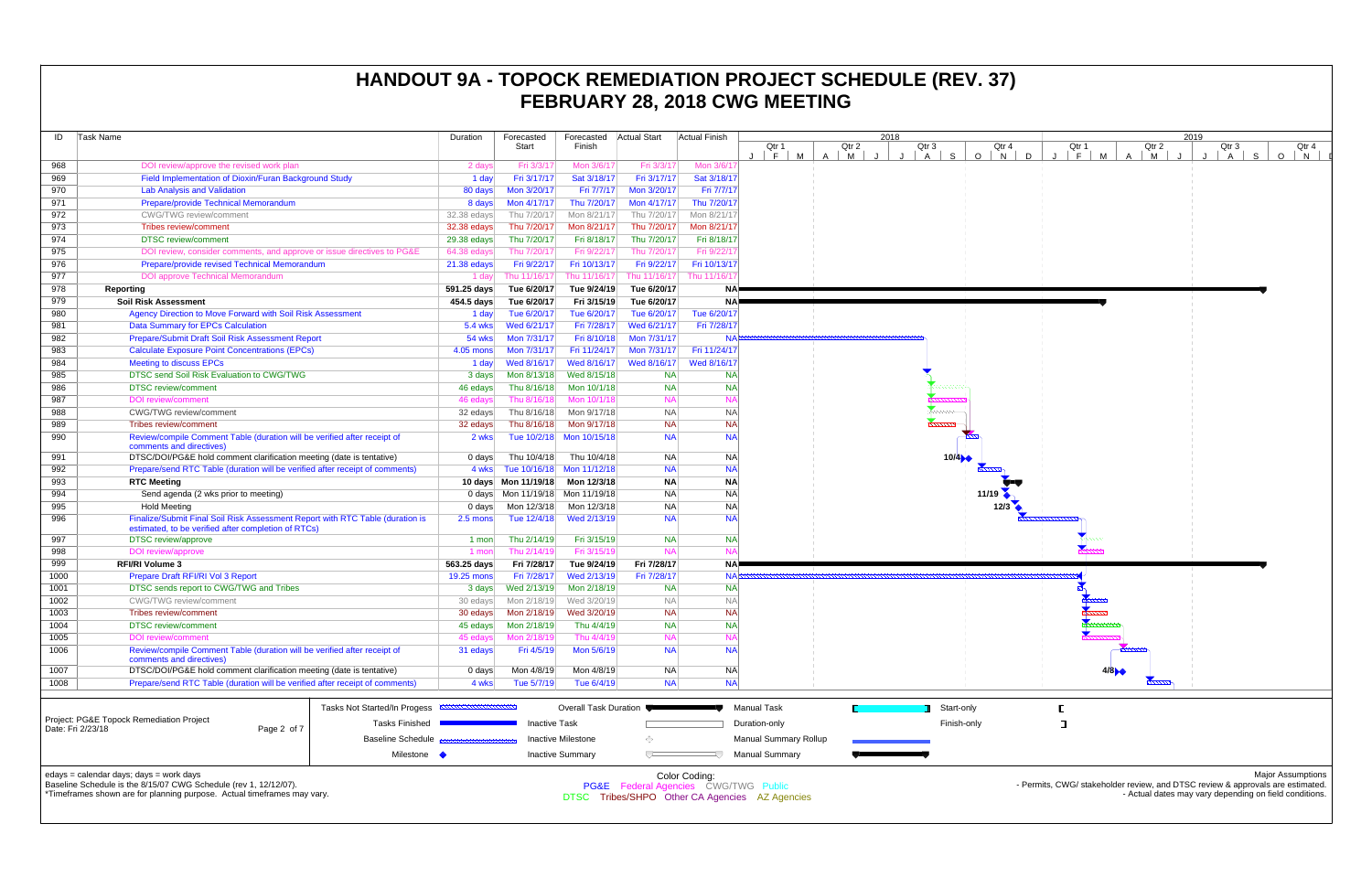| ID   | Task Name                                                                                                       |                              | Duration           | Forecasted<br>Start       | Forecasted<br>Finish      | <b>Actual Start</b>                                                    | <b>Actual Finish</b>     | 2018<br>Qtr 2<br>Qtr 3<br>Qtr<br>Qtr 1 |                       |   |  |  |         |         |                |  |
|------|-----------------------------------------------------------------------------------------------------------------|------------------------------|--------------------|---------------------------|---------------------------|------------------------------------------------------------------------|--------------------------|----------------------------------------|-----------------------|---|--|--|---------|---------|----------------|--|
|      |                                                                                                                 |                              |                    |                           |                           |                                                                        |                          | F.<br>м                                | $\overline{A}$        | M |  |  | S.<br>A | $\circ$ | $\overline{N}$ |  |
| 1009 | <b>RTC Meeting</b>                                                                                              |                              | 10 days            | Tue 6/11/19               | Tue 6/25/19               | <b>NA</b>                                                              | <b>NA</b>                |                                        |                       |   |  |  |         |         |                |  |
| 1010 | Send agenda (2 wks prior to meeting)                                                                            |                              | $0$ days           | Tue 6/11/19               | Tue 6/11/19               | <b>NA</b>                                                              | <b>NA</b>                |                                        |                       |   |  |  |         |         |                |  |
| 1011 | <b>Hold Meeting</b>                                                                                             |                              | $0$ days           | Tue 6/25/19               | Tue 6/25/19               | <b>NA</b>                                                              | <b>NA</b>                |                                        |                       |   |  |  |         |         |                |  |
| 1012 | Prepare Revised RFI Volume 3 with RTC Table (duration is estimated, to be<br>verified after completion of RTCs) |                              | 2 mons             | Wed 6/26/19               | Fri 8/23/19               | <b>NA</b>                                                              | <b>NA</b>                |                                        |                       |   |  |  |         |         |                |  |
| 1013 | DTSC review/approve Revised RFI/RI Vol. 3 Report                                                                |                              | 1 mon              | Mon 8/26/19               | Tue 9/24/19               | <b>NA</b>                                                              | <b>NA</b>                |                                        |                       |   |  |  |         |         |                |  |
| 1014 | DOI review/approve Revised RFI/RI Vol. 3 Report                                                                 |                              | 1 mon              | Mon 8/26/19               | Tue 9/24/19               | <b>NA</b>                                                              | N/                       |                                        |                       |   |  |  |         |         |                |  |
| 1015 | <b>GROUNDWATER CORRECTIVE MEASURES/REMEDIAL ALTERNATIVE DEVELOPMENT</b>                                         |                              | 2835 days          | Mon 3/29/04               | Wed 12/31/14              |                                                                        | Mon 3/29/04 Wed 12/31/14 |                                        |                       |   |  |  |         |         |                |  |
| 1163 | <b>CORRECTIVE MEASURE STUDY/FEASIBILITY STUDY (CMS/FS) AND RISK</b><br><b>ASSESSMENT</b>                        |                              |                    | 4636.25 days Mon 12/16/02 | Wed 8/12/20               | Mon 12/16/02                                                           | <b>NA</b>                |                                        |                       |   |  |  |         |         |                |  |
| 1345 | <b>STATEMENT OF BASIS</b>                                                                                       |                              | 2882.85 days       | Mon 1/4/10                | Mon 1/11/21               | Mon 1/4/10                                                             | <b>NA</b>                |                                        |                       |   |  |  |         |         |                |  |
| 1360 | <b>RECORD OF DECISION</b>                                                                                       |                              | 2984 days          | Fri 12/18/09              | Mon 5/17/21               | Fri 12/18/09                                                           | <b>NA</b>                |                                        |                       |   |  |  |         |         |                |  |
| 1383 | Section 106 Programmatic Agreement (PA)                                                                         |                              | 1858 days          | Fri 10/10/08              | Wed 11/18/15              | Fri 10/10/08                                                           | <b>NA</b>                |                                        |                       |   |  |  |         |         |                |  |
| 1416 | <b>EIR DOCUMENTATION</b>                                                                                        |                              | 1449 days          | Thu 9/1/05                | Wed 3/2/11                | Thu 9/1/05                                                             | Wed 3/2/11               |                                        |                       |   |  |  |         |         |                |  |
| 1489 | <b>DESIGN, PERMITTING, AND CONSTRUCTION OF GROUNDWATER REMEDY</b>                                               |                              | 1892.65 days       | Mon 1/31/11               | Mon 4/30/18               | Mon 1/31/11                                                            | <b>NA</b>                |                                        |                       |   |  |  |         |         |                |  |
| 1490 | Corrective Measure Implementation/Remedial Design (CMI/RD) Workplan                                             |                              | 199 days           | Mon 1/31/11               | Thu 11/3/11               | Mon 1/31/11                                                            | <b>NA</b>                |                                        |                       |   |  |  |         |         |                |  |
| 1504 | Remedial Design (Preliminary, Intermediate, and Pre-Final/Final)                                                |                              | 1706 days          | Tue 9/20/11               | Fri 3/30/18               | Tue 9/20/11                                                            | <b>NA</b>                |                                        |                       |   |  |  |         |         |                |  |
| 1505 | <b>Preliminary Design</b>                                                                                       |                              | 174 days           | Tue 9/20/11               | Thu 5/17/12               | Tue 9/20/11                                                            | Thu 5/17/12              |                                        |                       |   |  |  |         |         |                |  |
| 1517 | <b>Intermediate Design</b>                                                                                      |                              | $501$ days         | Fri 5/18/12               | Fri 4/18/14               | Fri 5/18/12                                                            | Fri 4/18/14              |                                        |                       |   |  |  |         |         |                |  |
| 1546 | Implementation Plan for Evaluation of Alternative Freshwater Sources                                            | 422 days                     | Fri 11/16/12       | Mon 6/30/14               | Fri 11/16/12              | Mon 6/30/14                                                            |                          |                                        |                       |   |  |  |         |         |                |  |
| 1585 | Field Verification of Archaeological/Historical Sites in Groundwater Remedy Footprint                           | 4 days                       | Tue 9/9/14         | Fri 9/12/14               | Tue 9/9/14                | Fri 9/12/14                                                            |                          |                                        |                       |   |  |  |         |         |                |  |
| 1586 | <b>Prepare/submit Field Verification Report</b>                                                                 | 28 days                      | Mon 9/15/14        | Wed 10/22/14              |                           | Mon 9/15/14 Wed 10/22/14                                               |                          |                                        |                       |   |  |  |         |         |                |  |
| 1587 | Survey of Archaelogical/Historical Sites in Expanded Area at Park Moabi                                         |                              | 1 day              | Tue 12/2/14               | Tue 12/2/14               | Tue 12/2/14                                                            | Tue 12/2/14              |                                        |                       |   |  |  |         |         |                |  |
| 1588 | Survey of Biological Resources in Expanded Area at Park Moabi                                                   |                              | 3 days             | Wed 11/19/14              | Fri 11/21/14              | Wed 11/19/14                                                           | Fri 11/21/14             |                                        |                       |   |  |  |         |         |                |  |
| 1589 | Annual archeological monitoring and site condition assessments                                                  |                              | 7 days             | Thu 12/11/14              | Fri 12/19/14              | Thu 12/11/14                                                           | Fri 12/19/14             |                                        |                       |   |  |  |         |         |                |  |
| 1590 | Pre-Final/Final Design (include plan for decommissioning, removal, and<br>restoration of IM3 facility)          |                              | 423 days           | Mon 4/7/14                | Wed 11/18/15              |                                                                        | Mon 4/7/14 Wed 11/18/15  |                                        |                       |   |  |  |         |         |                |  |
| 1591 | Documents submitted in advance of 90%                                                                           |                              | 140 days           | Wed 4/30/14               | Tue 11/11/14              | Wed 4/30/14                                                            | Tue 11/11/14             |                                        |                       |   |  |  |         |         |                |  |
| 1612 | Prepare/submit Pre-Final Design Package                                                                         |                              | 5.29 mons          | Mon 4/7/14                | Mon 9/8/14                | Mon 4/7/14                                                             | Mon 9/8/14               |                                        |                       |   |  |  |         |         |                |  |
| 1613 | <b>DTSC forward to CWG/TWG</b>                                                                                  |                              | 1 day              | Tue 9/9/14                | Tue 9/9/14                | Tue 9/9/14                                                             | Tue 9/9/14               |                                        |                       |   |  |  |         |         |                |  |
| 1614 | Agencies' direction #1 on Supplemental 90%                                                                      |                              | 1 day              | Tue 10/21/14              | Tue 10/21/14              | Tue 10/21/14                                                           | Tue 10/21/14             |                                        |                       |   |  |  |         |         |                |  |
| 1615 | Agencies' direction #2 on Supplemental 90%                                                                      |                              | 1 day              | Tue 12/23/14              | Tue 12/23/14              | Tue 12/23/14                                                           | Tue 12/23/14             |                                        |                       |   |  |  |         |         |                |  |
| 1616 | Prepare/submit Supplemental Pre-Final Design Package                                                            |                              | 104.38 edays       | Tue 10/21/14              | Mon 2/2/15                | Tue 10/21/14                                                           | Mon 2/2/15               |                                        |                       |   |  |  |         |         |                |  |
| 1617 | CWG/TWG review/comment on Pre-Final Design Package                                                              |                              | $191.38$ edays     | Wed 9/10/14               | Fri 3/20/15               | Wed 9/10/14                                                            | Fri 3/20/15              |                                        |                       |   |  |  |         |         |                |  |
| 1618 | <b>Tribal Consultation</b>                                                                                      |                              | $163.38$ edays     | Wed 10/8/14               | Fri 3/20/15               | Wed 10/8/14                                                            | Fri 3/20/15              |                                        |                       |   |  |  |         |         |                |  |
| 1619 | BLM process after close of comment period                                                                       |                              | 11.38 edays        | Fri 3/20/15               | Tue 3/31/15               | Fri 3/20/15                                                            | Tue 3/31/1               |                                        |                       |   |  |  |         |         |                |  |
| 1620 | DTSC review/comment on Final Design Package                                                                     |                              | 204.38 edays       | Wed 9/10/14               | Thu 4/2/15                | Wed 9/10/14                                                            | Thu 4/2/15               |                                        |                       |   |  |  |         |         |                |  |
| 1621 | DOI review/comment on Final Design Package                                                                      |                              | 202.38 edays       | Wed 9/10/14               | Tue 3/31/15               | Wed 9/10/14                                                            | Tue 3/31/1               |                                        |                       |   |  |  |         |         |                |  |
| 1622 | <b>Response to Comments and Comment Resolution</b>                                                              |                              | 126 days           | Fri 4/3/15                | Fri 9/25/15               | Fri 4/3/15                                                             | Fri 9/25/15              |                                        |                       |   |  |  |         |         |                |  |
| 1636 | DTSC issue direction on Final Design and Inputs on Final RTC Table                                              |                              |                    |                           |                           | 2 days    Mon 10/19/15    Tue 10/20/15    Mon 10/19/15    Tue 10/20/15 |                          |                                        |                       |   |  |  |         |         |                |  |
| 1637 | DOI issue direction on Final Design and Inputs on Final RTC Table                                               |                              | 2 days             | Mon 10/19/15              |                           | Tue 10/20/15 Mon 10/19/15                                              | Tue 10/20/1              |                                        |                       |   |  |  |         |         |                |  |
| 1638 | Prepare/submit Final Design Package                                                                             |                              |                    |                           |                           | 1 mon Wed 10/21/15 Wed 11/18/15 Wed 10/21/15 Wed 11/18/15              |                          |                                        |                       |   |  |  |         |         |                |  |
| 1639 | <b>Construction/Remedial Action Work Plan</b>                                                                   | 423 days                     |                    | Mon 4/7/14 Wed 11/18/15   |                           | Mon 4/7/14 Wed 11/18/15                                                |                          |                                        |                       |   |  |  |         |         |                |  |
| 1649 | <b>State CEQA Evaluation</b>                                                                                    |                              | 776 days           | Mon 4/13/15               | Fri 3/30/18               | Mon 4/13/15                                                            | <b>NA</b>                |                                        |                       |   |  |  |         |         |                |  |
|      |                                                                                                                 | Tasks Not Started/In Progess | <b>MMMMMMMMMMM</b> |                           | Overall Task Duration     |                                                                        |                          | <b>Manual Task</b>                     |                       |   |  |  |         |         | Start-only     |  |
|      | Project: PG&E Topock Remediation Project<br>Date: Fri 2/23/18<br>Page 3 of 7                                    | <b>Tasks Finished</b>        |                    | <b>Inactive Task</b>      |                           |                                                                        |                          | Duration-only                          |                       |   |  |  |         |         | Finish-only    |  |
|      |                                                                                                                 | Baseline Schedule            |                    |                           | <b>Inactive Milestone</b> | ◇                                                                      |                          |                                        | Manual Summary Rollup |   |  |  |         |         |                |  |
|      |                                                                                                                 | Milestone $\bullet$          |                    |                           | <b>Inactive Summary</b>   | $\overline{C}$                                                         | スフ                       |                                        | <b>Manual Summary</b> |   |  |  |         |         |                |  |

Color Coding: PG&E Federal Agencies CWG/TWG Public

# **HANDOUT 9A - TOPOCK REMEDIATION PROJECT SCHEDULE (REV. 37) FEBRUARY 28, 2018 CWG MEETING**

edays = calendar days; days = work days



Baseline Schedule is the 8/15/07 CWG Schedule (rev 1, 12/12/07).

\*Timeframes shown are for planning purpose. Actual timeframes may vary.

DTSC Tribes/SHPO Other CA Agencies AZ Agencies

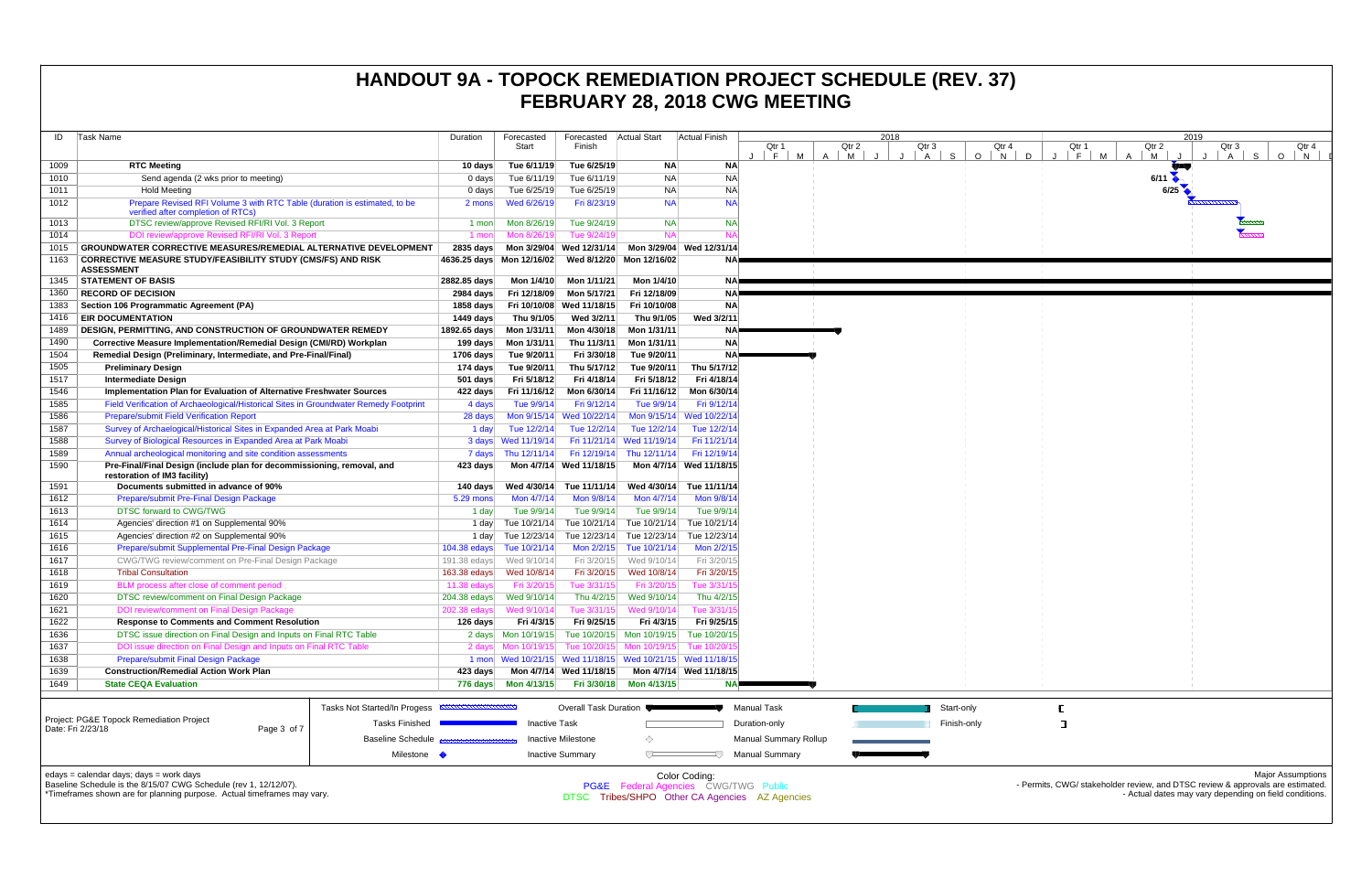|                                                                                                | <b>ID</b> Task Name                                                             | Duration             | Forecasted                  | Forecasted   Actual Start                                |                           | Actual Finish                        |                                                |                     | 2018 |                   |                          |   |       |                                                                                | 2019 |                      |              |
|------------------------------------------------------------------------------------------------|---------------------------------------------------------------------------------|----------------------|-----------------------------|----------------------------------------------------------|---------------------------|--------------------------------------|------------------------------------------------|---------------------|------|-------------------|--------------------------|---|-------|--------------------------------------------------------------------------------|------|----------------------|--------------|
|                                                                                                |                                                                                 |                      | Start                       | Finish                                                   |                           |                                      | Qtr 1                                          | Qtr 2               |      | Qtr 3             | Qtr 4                    |   | Qtr 1 | Qtr 2                                                                          |      | Qtr 3                | Qtr 4        |
| 1650                                                                                           | Notice of Preparation                                                           | 39 days              | Mon 4/13/15                 | Thu 6/4/15                                               | Mon 4/13/15               | Thu 6/4/15                           | $F$ M                                          | M<br>$\overline{A}$ |      | S<br>$\mathsf{A}$ | $O$ $N$                  | D | F M   | M<br>$\overline{A}$                                                            |      | $\overline{A}$<br>S. | $\circ$<br>N |
| 1651                                                                                           | <b>Scoping Meetings</b>                                                         | 21 days              | Tue 5/12/15                 | Tue 6/9/15                                               | Tue 5/12/15               | Tue 6/9/15                           |                                                |                     |      |                   |                          |   |       |                                                                                |      |                      |              |
| 1652                                                                                           | <b>Preparation of Draft Subsequent EIR (SEIR)</b>                               | 387 days             | <b>Mon 9/7/15</b>           | <b>Mon 2/27/17</b>                                       | <b>Mon 9/7/15</b>         | Mon 2/27/17                          |                                                |                     |      |                   |                          |   |       |                                                                                |      |                      |              |
| 1653                                                                                           | <b>Preparation of Project Description</b>                                       | 126 days             | Mon 9/7/15                  | Fri 2/26/16                                              | Mon 9/7/15                | Fri 2/26/16                          |                                                |                     |      |                   |                          |   |       |                                                                                |      |                      |              |
| 1654                                                                                           | <b>Prepare Admin Draft SEIR</b>                                                 | 72 days              | Fri 4/1/16                  | Mon 7/11/16                                              | Fri 4/1/16                | Mon 7/11/16                          |                                                |                     |      |                   |                          |   |       |                                                                                |      |                      |              |
| 1655                                                                                           | 2nd Admin Draft SEIR                                                            | 17.8 wks             |                             | Fri 6/24/16 Wed 10/26/16                                 |                           | Fri 6/24/16 Wed 10/26/16             |                                                |                     |      |                   |                          |   |       |                                                                                |      |                      |              |
| 1656                                                                                           | <b>Screencheck Draft SEIR</b>                                                   |                      | 56 days Thu 10/27/16        |                                                          | Thu 1/12/17 Thu 10/27/16  | Thu 1/12/17                          |                                                |                     |      |                   |                          |   |       |                                                                                |      |                      |              |
| 1657                                                                                           | <b>ESA Prepare Screencheck SEIR</b>                                             | 3 wks                |                             | Thu 10/27/16 Wed 11/16/16 Thu 10/27/16 Wed 11/16/16      |                           |                                      |                                                |                     |      |                   |                          |   |       |                                                                                |      |                      |              |
| 1658                                                                                           | <b>DTSC Review Screencheck SEIR</b>                                             | 2.4 wks              | Thu 11/17/16                |                                                          | Fri 12/2/16 Thu 11/17/16  | Fri 12/2/16                          |                                                |                     |      |                   |                          |   |       |                                                                                |      |                      |              |
| 1659                                                                                           | <b>ESA Address DTSC Comments on Screencheck SEIR</b>                            | 2 wks                | Mon 12/5/16                 | Fri 12/16/16                                             | Mon 12/5/16               | Fri 12/16/16                         |                                                |                     |      |                   |                          |   |       |                                                                                |      |                      |              |
| 1660                                                                                           | <b>ESA Finalize/Print/Distribute Draft SEIR</b>                                 |                      | 3.8 wks   Mon 12/19/16      | Thu 1/12/17                                              | Mon 12/19/16              | Thu 1/12/17                          |                                                |                     |      |                   |                          |   |       |                                                                                |      |                      |              |
| 1661                                                                                           | <b>Draft SEIR Public Review</b>                                                 | 33 days              | Thu 1/12/17                 | <b>Mon 2/27/17</b>                                       | Thu 1/12/17               | Mon 2/27/17                          |                                                |                     |      |                   |                          |   |       |                                                                                |      |                      |              |
| 1662                                                                                           | 45-day Public Review                                                            | 46.38 edays          | Thu 1/12/17                 | Mon 2/27/17                                              | Thu 1/12/17               | Mon 2/27/17                          |                                                |                     |      |                   |                          |   |       |                                                                                |      |                      |              |
| 1663                                                                                           | <b>Public Meetings</b>                                                          | 2 days               | Tue 1/31/17                 | Wed 2/1/17                                               | Tue 1/31/17               | Wed 2/1/17                           |                                                |                     |      |                   |                          |   |       |                                                                                |      |                      |              |
| 1664                                                                                           | Final EIR, Response to Comments (RTCs), Findings, MMRP                          | 279 days             | Tue 3/7/17                  | Fri 3/30/18                                              | Tue 3/7/17                |                                      |                                                |                     |      |                   |                          |   |       |                                                                                |      |                      |              |
| 1665                                                                                           | Draft SEIR Comment Review and Categorization                                    | 3.8 wks              | Tue 3/7/17                  | Fri 3/31/17                                              | Tue 3/7/17                | Fri 3/31/17                          |                                                |                     |      |                   |                          |   |       |                                                                                |      |                      |              |
| 1666                                                                                           | <b>ESA Prepare 1st Admin Draft Final SEIR</b>                                   | 8 wks                | Mon 4/3/17                  | Fri 5/26/17                                              | Mon 4/3/17                | Fri 5/26/17                          |                                                |                     |      |                   |                          |   |       |                                                                                |      |                      |              |
| 1667                                                                                           | <b>DTSC Review 1st Admin Draft Final SEIR</b>                                   | 5 wks                | Mon 5/29/17                 | Fri 6/30/17                                              | Mon 5/29/17               | Fri 6/30/17                          |                                                |                     |      |                   |                          |   |       |                                                                                |      |                      |              |
| 1668                                                                                           | <b>ESA Prepare 2nd Admin Draft Final SEIR</b>                                   | 3 wks                | Mon 7/3/17                  | Fri 7/21/17                                              | Mon 7/3/17                | Fri 7/21/17                          |                                                |                     |      |                   |                          |   |       |                                                                                |      |                      |              |
| 1669                                                                                           | DTSC Review 2nd Admin Draft SEIR                                                | 2 wks                | Mon 7/24/17                 | Fri 8/4/17                                               | Mon 7/24/17               | Fri 8/4/17                           |                                                |                     |      |                   |                          |   |       |                                                                                |      |                      |              |
| 1670                                                                                           | <b>ESA Prepare Screencheck Final SEIR/Findings</b>                              | 3 wks                | Mon 8/7/17                  | Fri 8/25/17                                              | Mon 8/7/17                | Fri 8/25/17                          |                                                |                     |      |                   |                          |   |       |                                                                                |      |                      |              |
| 1671                                                                                           | <b>DTSC Review Screencheck Final SEIR/Findings</b>                              | 14.2 wks             | Mon 8/28/17                 | Mon 12/4/17                                              | Mon 8/28/17               | Mon 12/4/17                          |                                                |                     |      |                   |                          |   |       |                                                                                |      |                      |              |
| 1672                                                                                           | <b>ESA Prepare Final SEIR for 30-day Circulation</b>                            | 2.6 wks              | Tue 12/5/17                 | Thu 12/21/17                                             | Tue 12/5/17               | Thu 12/21/17                         |                                                |                     |      |                   |                          |   |       |                                                                                |      |                      |              |
| 1673                                                                                           | 30 Day Final SEIR Circulation<br><b>DTSC Certifies Final SEIR/ESA Files NOD</b> | 32.38 edays          | Thu 12/21/17                | Mon 1/22/18                                              | Thu 12/21/17<br><b>NA</b> | Mon 1/22/18                          |                                                |                     |      |                   |                          |   |       |                                                                                |      |                      |              |
| 1674<br>1675                                                                                   | DTSC reviews/approves Final Design and Construction/Remedial Action Work Plan   | $0$ days<br>618 days | Fri 3/30/18<br>Thu 11/19/15 | Fri 3/30/18                                              | Fri 3/30/18 Thu 11/19/15  | <b>NA</b><br><b>NAP</b>              | $3/30$ $\bullet$                               |                     |      |                   |                          |   |       |                                                                                |      |                      |              |
| 1676                                                                                           | DOI reviews/approves Final Design and Construction/Remedial Action Work Plan    | 618 days             | Thu 11/19/15                | Fri 3/30/18                                              | Thu 11/19/15              |                                      |                                                |                     |      |                   |                          |   |       |                                                                                |      |                      |              |
| 1677                                                                                           | ROWs/Easements/Access Agreements/Approvals/Compliance                           | 1000.65 days         | Tue 7/1/14                  | Mon 4/30/18                                              | Tue 7/1/14                | NA                                   |                                                |                     |      |                   |                          |   |       |                                                                                |      |                      |              |
| 1678                                                                                           | <b>Other Approvals and Compliance</b>                                           | 47.65 mons           | Tue 7/1/14                  | Mon 4/30/18                                              | Tue 7/1/14                | $NA \approx$                         |                                                |                     |      |                   |                          |   |       |                                                                                |      |                      |              |
| 1679                                                                                           | <b>Landowner Agreements/Leasing/ROW Agreements</b>                              | 47.65 mons           | Tue 7/1/14                  | Mon 4/30/18                                              | Tue 7/1/14                | $NA \approx$                         |                                                |                     |      |                   |                          |   |       |                                                                                |      |                      |              |
| 1680                                                                                           | <b>Community Outreach</b>                                                       | 1705 days            | Fri 10/7/11                 | Wed 4/18/18                                              | Fri 10/7/11               | $NA =$                               |                                                |                     |      |                   |                          |   |       |                                                                                |      |                      |              |
| 1681                                                                                           | Prepare/Issue Project Update Factsheet                                          | 4 mons               | Fri 10/7/11                 | Tue 1/31/12                                              | Fri 10/7/11               | Tue 1/31/12                          |                                                |                     |      |                   |                          |   |       |                                                                                |      |                      |              |
| 1682                                                                                           | <b>Community Outreach Activities (State)</b>                                    | 1705 days            | Fri 10/7/11                 | Tue 4/17/18                                              | Fri 10/7/11               | NΑ                                   |                                                |                     |      |                   |                          |   |       |                                                                                |      |                      |              |
| 1683                                                                                           | <b>Update mailing list</b>                                                      | 2.95 mons            | Fri 10/7/11                 | Fri 12/30/11                                             | Fri 10/7/11               | Fri 12/30/11                         |                                                |                     |      |                   |                          |   |       |                                                                                |      |                      |              |
| 1684                                                                                           | <b>Conduct Community Survey</b>                                                 | $1.62$ mons          | Tue 1/31/12                 | Fri 3/16/12                                              | Tue 1/31/12               | Fri 3/16/12                          |                                                |                     |      |                   |                          |   |       |                                                                                |      |                      |              |
| 1685                                                                                           | <b>Conduct Community Interview</b>                                              | 2 mons               | Wed 4/25/12                 | Thu 6/21/12                                              | Wed 4/25/12               | Thu 6/21/12                          |                                                |                     |      |                   |                          |   |       |                                                                                |      |                      |              |
| 1686                                                                                           | Prepare/Issue Community Outreach Plan                                           | 7.1 mons             |                             | Mon 3/19/12    Ved 1/16/13    Mon 3/19/12    Ved 1/16/13 |                           |                                      |                                                |                     |      |                   |                          |   |       |                                                                                |      |                      |              |
| 1687                                                                                           | Prepare/Issue factsheet for Corrective Measures Implementation                  | 15 edays             | Mon 4/2/18                  | Tue 4/17/18                                              | <b>NA</b>                 | <b>NA</b>                            |                                                |                     |      |                   |                          |   |       |                                                                                |      |                      |              |
| 1688                                                                                           | <b>Outreach/Public Participation Activities (Federal)</b>                       | 11 days              | Mon 4/2/18                  | <b>Wed 4/18/18</b>                                       | <b>NA</b>                 | NA                                   |                                                |                     |      |                   |                          |   |       |                                                                                |      |                      |              |
| 1689                                                                                           | Prepare/issue factsheet for Remedy Implementation                               | 15 edays             | Mon 4/2/18                  | Tue 4/17/18                                              | <b>NA</b>                 | <b>NA</b>                            |                                                |                     |      |                   |                          |   |       |                                                                                |      |                      |              |
| 1690                                                                                           | Open house (Needles, Golden Shore)                                              | 1 eday               | Tue 4/17/18                 | Wed 4/18/18                                              | <b>NA</b>                 | <b>NA</b>                            |                                                |                     |      |                   |                          |   |       |                                                                                |      |                      |              |
| 1691                                                                                           | <b>Project Contracting</b>                                                      | 3 mons               | Mon 4/2/18                  | Wed 6/27/18                                              | <b>NA</b>                 | <b>NA</b>                            |                                                |                     |      |                   |                          |   |       |                                                                                |      |                      |              |
|                                                                                                |                                                                                 |                      |                             |                                                          |                           |                                      |                                                |                     |      |                   |                          |   |       |                                                                                |      |                      |              |
|                                                                                                |                                                                                 |                      |                             |                                                          |                           |                                      |                                                |                     |      |                   |                          |   |       |                                                                                |      |                      |              |
|                                                                                                | Tasks Not Started/In Progess <b>EXAMPLE IN EXAMPLE IN THE</b>                   |                      |                             | Overall Task Duration                                    |                           |                                      | Manual Task                                    |                     |      |                   | Start-only               |   |       |                                                                                |      |                      |              |
| Project: PG&E Topock Remediation Project<br>Tasks Finished<br>Date: Fri 2/23/18<br>Page 4 of 7 |                                                                                 |                      | <b>Inactive Task</b>        |                                                          |                           |                                      | Duration-only                                  |                     |      |                   | Finish-only              |   | ᄀ     |                                                                                |      |                      |              |
|                                                                                                | <b>Baseline Schedule</b>                                                        |                      |                             | <b>Inactive Milestone</b>                                |                           |                                      | <b>Manual Summary Rollup</b>                   |                     |      |                   |                          |   |       |                                                                                |      |                      |              |
|                                                                                                | Milestone •                                                                     |                      |                             | <b>Inactive Summary</b>                                  |                           |                                      | <b>Manual Summary</b>                          |                     |      |                   |                          |   |       |                                                                                |      |                      |              |
| edays = calendar days; days = work days<br>Color Coding:                                       |                                                                                 |                      |                             |                                                          |                           |                                      |                                                |                     |      |                   | <b>Major Assumptions</b> |   |       |                                                                                |      |                      |              |
| Baseline Schedule is the 8/15/07 CWG Schedule (rev 1, 12/12/07).                               |                                                                                 |                      |                             |                                                          |                           | PG&E Federal Agencies CWG/TWG Public |                                                |                     |      |                   |                          |   |       | - Permits, CWG/ stakeholder review, and DTSC review & approvals are estimated. |      |                      |              |
|                                                                                                | *Timeframes shown are for planning purpose. Actual timeframes may vary.         |                      |                             |                                                          |                           |                                      | DTSC Tribes/SHPO Other CA Agencies AZ Agencies |                     |      |                   |                          |   |       | - Actual dates may vary depending on field conditions.                         |      |                      |              |
|                                                                                                |                                                                                 |                      |                             |                                                          |                           |                                      |                                                |                     |      |                   |                          |   |       |                                                                                |      |                      |              |